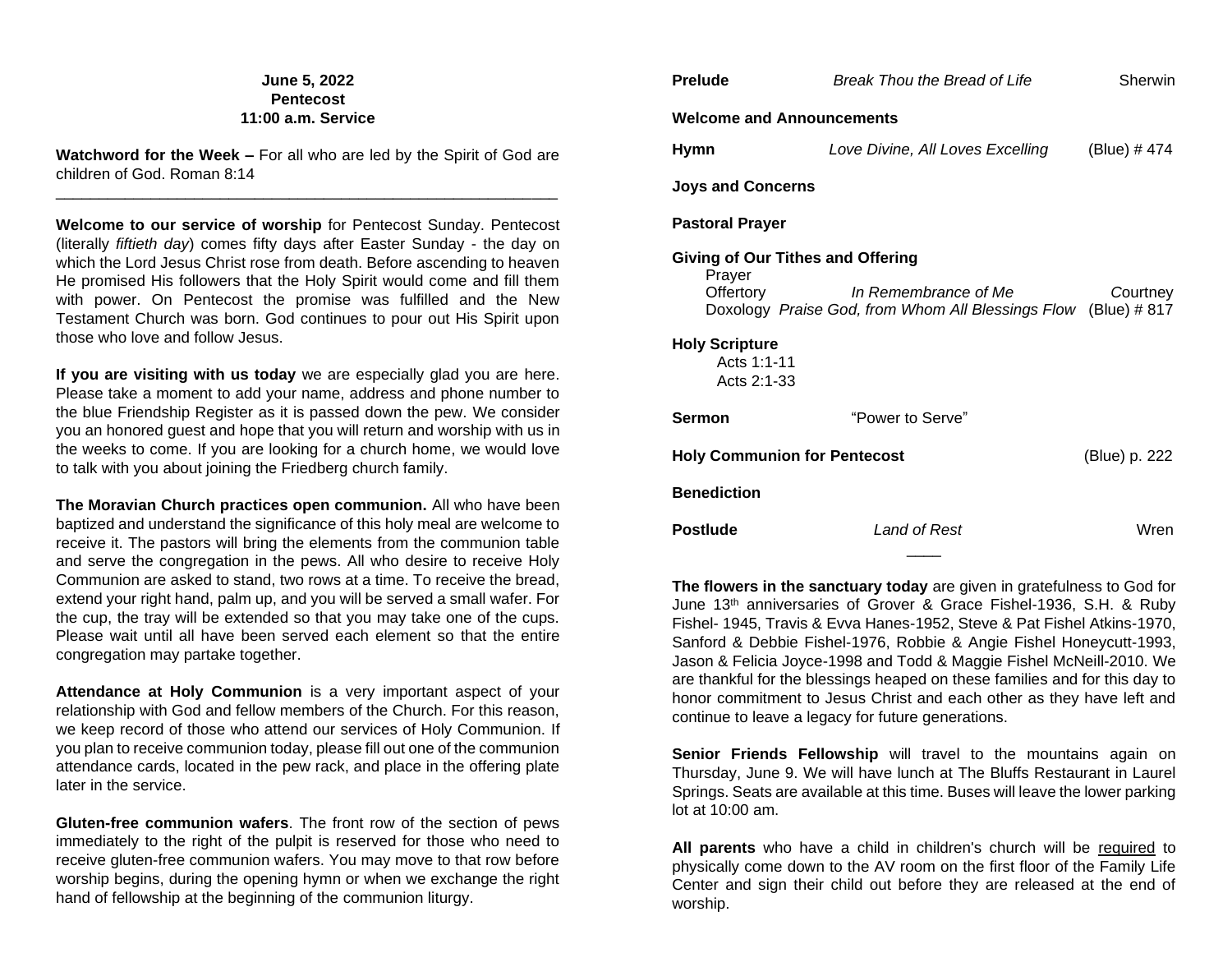**The Executive Body Meeting** of the Women's Fellowship will be on Tuesday, June 7 at 6:00 p.m. in the Family Life Center. Everyone is invited (men and women). Please bring your favorite salad and dessert. We will be collecting non-perishable food items that will be divided between our Blessing Box and Sunnyside Ministry. Our guest speaker is Peggy Anderson. She will share her Women of the Bible quilt.

 $\overline{\phantom{a}}$ 

#### Sunday June 5 (Communion Sunday)

| $8:30$ a.m. | <b>Worship in Sanctuary</b>     |
|-------------|---------------------------------|
| $9:15$ a.m. | <b>Band Prelude</b>             |
| $9:45$ a.m. | Sunday School                   |
| 11:00 a.m.  | Worship in Sanctuary/Livestream |
| 12:30 p.m.  | Red Cross Blood Drive           |

#### Monday, June 6

 6:30 p.m. Girl Scouts 7:00 p.m. Boy Scouts

#### Tuesday, June 7

7:00 p.m. Executive Body Meeting of Women's Fellowship

### Thursday, June 9

| $10:00$ a.m. | Senior Friends Leave for trip |
|--------------|-------------------------------|
| 7:00 p.m.    | <b>Bethel Bible Study</b>     |
| 7:00 p.m.    | Men's Basketball              |

### Sunday, June 12

| $8:30$ a.m. | <b>Worship in Sanctuary</b>     |
|-------------|---------------------------------|
| $9:15$ a.m. | <b>Band Prelude</b>             |
| $9:45$ a.m. | Sunday School                   |
| 11:00 a.m.  | Worship in Sanctuary/Livestream |
|             |                                 |

# **FRIEDBERG MORAVIAN CHURCH PRAYER CONCERNS**

June 5, 2022

#### **MEMBERS**

Jeannine Bradley Sherry Edwards Emily Essick Jerry Evans Daniel & Heidi Everhart Anna-Stewart Faircloth Don Faust Hazel Fishel Tim Fishel Evva Hanes Betty Helms

J.T. Hopkins Robbie Joyce Peggy Lawson Yvonne Lemons Audrey Mize Reba Payne Kolton Pennell Gloria Peters Mary Lou Pitts Martha Plyler

Joy Reich Ann Sapp Merle Scott Becky Sizemore Bob & Judy Smith Larry Tesh Amanda Traigle Carrie West Judy Zimmerman Vince Young

**Family and Friends Prayer Concerns Submitted Since Last Sunday:** Family of Rose Raikes

# **MEMBERS AND RELATIVES IN MILITARY**

Dylan Bundy Dylan Coleman Carly Collette Ben Greeson Andy Greenwood Jennifer Greenwood Dakota Holtzclaw Hunter Jenkins

Adam Johnson Alex Kennedy Patrick Mickey Daniel Randleman

# **MISSIONARIES AND MINISTRIES RECEIVING FINANCIAL SUPPORT FROM FRIEDBERG**

ARMF (Armando Rusindo Mission Foundation) Safie Braima - Sierra Leone Charlie & Vicki Brent – CRU (Campus Crusade), Texas A & M University Michael and Brenda Brent – CRU (Campus Crusade), Croatia Keith Graham - Cookies for Christ Dusty and Christin Harrison – Intervarsity, Clemson University Hoof and Paw Therapeutic Riding and Activity Center Phil III & Eunice Raiford, Commission to Every Nation (CTEN) - Mexico Michael and Ceci Tesh, Ray of Hope Orphanage – Kenya Friends of Moravian Prison Ministry Joey Yokely – Fellowship of Christian Athletes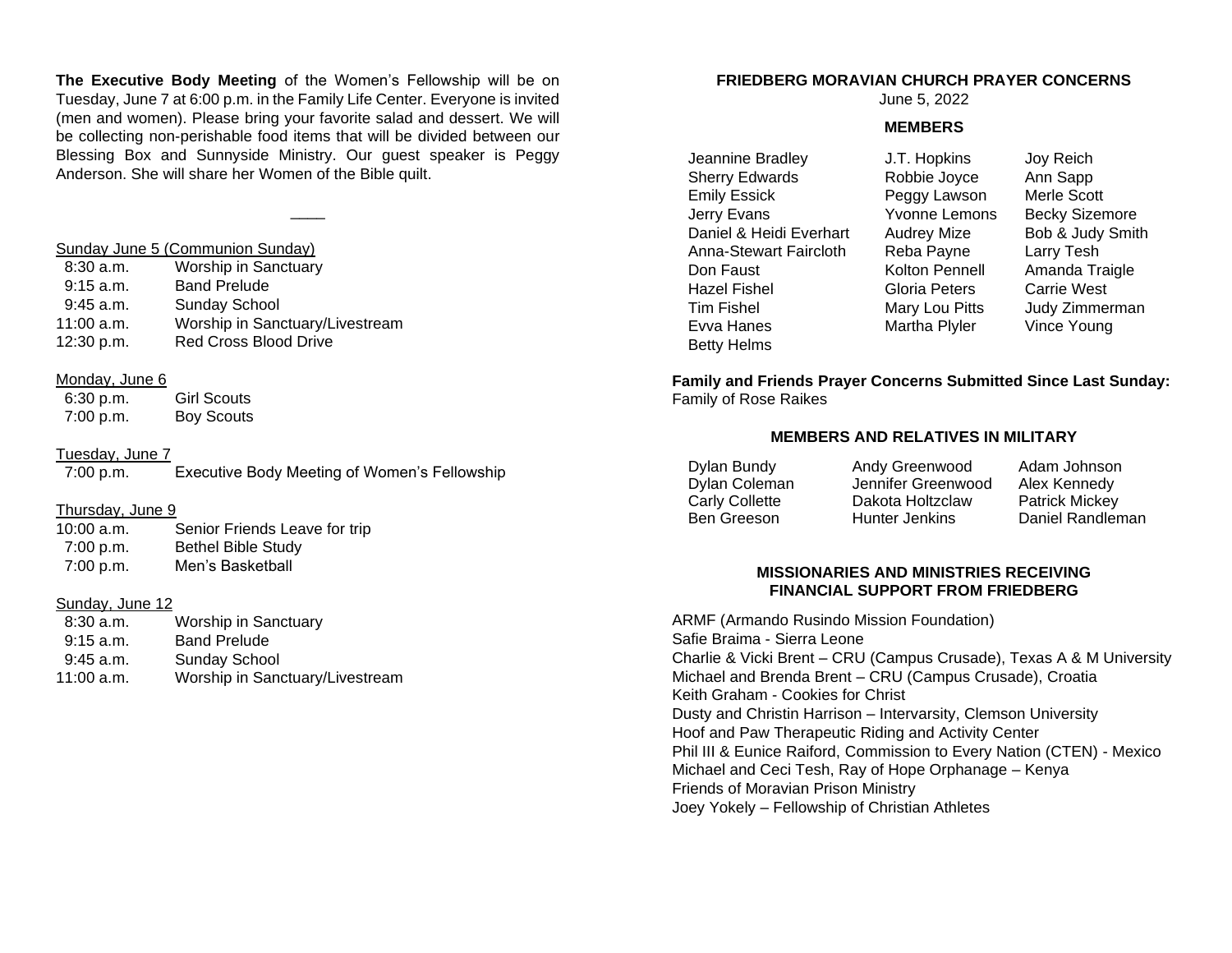

Friedberg

**Ages 7+ June 5, 2022 • John 14:8-17, 25-27** Jesus Promises the Holy Spirit

Jesus was talking with His disciples. Philip said, "Lord, show us the Father."

> Find these letters hidden in the picture: JESUS **FATHER**



Karen Hill-Directory of Youth Ministry Heidi Everhart-Director of Children's Ministry Debbie Foltz-Music Director Jimmie Snyder-Band Director